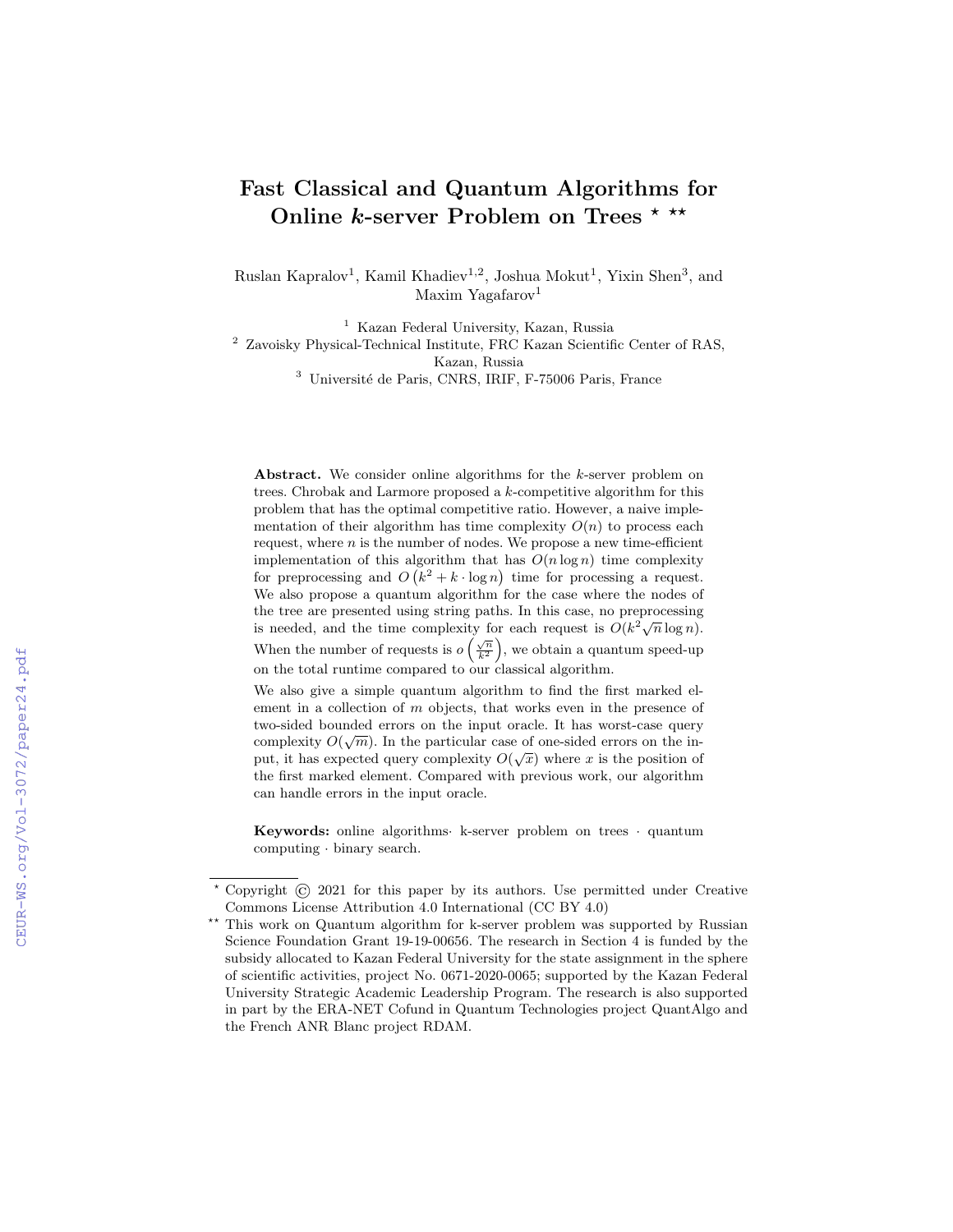# 1 Introduction

Online optimization is a field of optimization theory that deals with optimization problems having no knowledge of the future [27]. An online algorithm reads an input piece by piece and returns an answer piece by piece immediately, even if the answer can depend on future pieces of the input. The goal is to return an answer that minimizes an objective function (the cost of the output). The most standard method to define the effectiveness of an online algorithm is the competitive ratio [20]. The competitive ratio is the approximation ratio achieved by the algorithm. That is the worst-case ratio between the cost of the solution found by the algorithm and the cost of an optimal solution. If the ratio is  $c$ , then the online algorithm is called  $c$ -competitive. In the general setting, online algorithms have unlimited computational power. Nevertheless, many papers consider them with different restrictions. Some of them are restrictions on memory  $[6, 9, 24, 2, 4]$ 5, 18, 23, 21, 26, 25, 22], others are restrictions on time complexity [15, 31].

In this paper, we focus on efficient online algorithms in terms of time complexity. We consider the k-server problem on trees. Chrobak and Larmore [11] proposed a k-competitive algorithm for this problem where the competitive ratio  $k$  is the best possible for deterministic algorithms for this problem. The existing implementation of their algorithm has  $O(n)$  time complexity for each request, where  $n$  is the number of nodes in the tree. For general graphs, there exists a time-efficient algorithm for the k-server problem  $|31|$  that uses min-cost-maxflow algorithms. However, in the special case of a tree, this algorithm is not optimal. We propose a new time-efficient implementation of the algorithm from [11]. It has  $O(n \log n)$  time complexity for preprocessing and  $O(k^2 + k \log n)$ for processing a request. It is based on fast algorithms for computing Lowest Common Ancestor (LCA) [7] and the binary lifting technique [8].

We also revisit the problem of finding the first marked element in a collection of m objects. It is well-known that it can be solved in expected  $O(\sqrt{m})$  queries when given quantum oracle access to the input, and expected  $O(\sqrt{x})$  queires where x is the position of the first marked element [13],[29, Theorem 10] and [28, Theorem 6]. We give a  $O(\sqrt{m})$  queries algorithm that works even in the presence of *two-sided bounded errors* in the input. We also provide an expected  $\alpha$ .  $O(\sqrt{x})$  queries algorithm in the case where the input has *one-sided errors* only. Note that contrary to the previous results, we assume that the oracle can have errors whereas [13, 29, 28] assume that the oracle is perfect.

We then consider the  $k$ -server problem in the case where the description of the tree is given by string paths. The string path of a node in a rooted tree is a sequence of length  $h$ , where  $h$  is the height of the node, describing the path from the root to the node. Such a way of representing the trees is useful, for example, as a path to a file in file systems. Assuming oracle access to the length of the string path of each node and to each element on the string path with time complexity  $O(1)$ , we obtain a quantum algorithm for this problem with with time complexity  $O(1)$ , we obtain a quantum algorithm for this problem with  $O(k^2\sqrt{n}\log(n))$  running time to process each request and without preprocessing. This algorithm is based on our improved quantum search algorithm. When the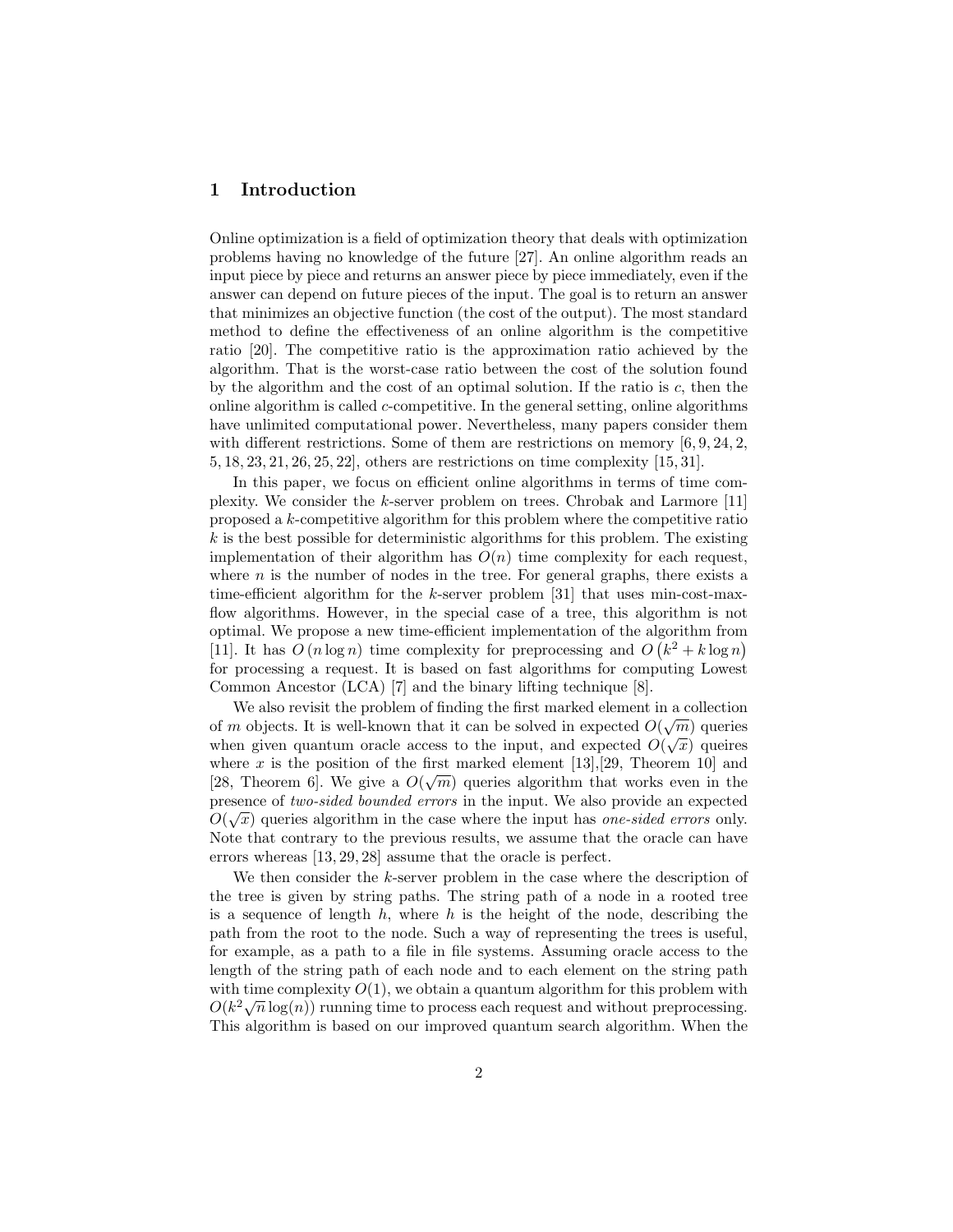number of requests is  $o\left(\frac{\sqrt{n}}{k^2}\right)$ , the total runtime of our quantum algorithm is smaller than the classical one.

The structure of the paper is the following. Section 2 contains preliminaries. The classical algorithm is described in Section 3. Section 4 contains our improved quantum search algorithm. The quantum algorithm for the k-server problem is described in Section 5.

# 2 Preliminaries

### 2.1 Online algorithms

An online minimization problem consists of a set  $\mathcal I$  of inputs and a cost function. Each input  $I = (x_1, \ldots, x_n)$  is a sequence of requests, where *n* is the length of the input  $|I| = n$ . Furthermore, a set of feasible outputs (or solutions)  $O(I)$ is associated with each I; an output is a sequence of answers  $O = (y_1, \ldots, y_n)$ . The cost function assigns a positive real value  $cost(I, O)$  to  $I \in \mathcal{I}$  and  $O \in O(I)$ . An optimal solution for  $I \in \mathcal{I}$  is  $O_{opt}(I) = \arg \min_{O \in \widetilde{O}(I)} cost(I, O)$ .

Let us define an online algorithm for this problem. A deterministic online **algorithm** A computes the output sequence  $A(I) = (y_1, \ldots, y_n)$  such that  $y_i$  is computed based on  $x_1, \ldots, x_i$ . We say that A is *c*-competitive if there exists a constant  $\alpha \geq 0$  such that, for every n and for any input I of size n, we have:  $cost(I, A(I)) \leq c \cdot cost(I, O_{Opt}(I)) + \alpha$ . The minimal c that satisfies the previous condition is called the competitive ratio of A.

#### 2.2 Rooted Trees

Consider a rooted tree  $G = (V, E)$ , where V is the set of nodes/vertices, and E is the set of edges. Let  $n = |V|$  be the number of nodes, or equivalently the size of the tree. We denote by 1 the root of the tree. A path  $P$  is a sequence of nodes  $(v_1, \ldots, v_h)$  that are connected by edges, i.e.  $(v_i, v_{i+1}) \in E$  for all  $i \in \{1, \ldots, h-1\}$ , such that there are no duplicates among  $v_1, \ldots, v_h$ . Here h is a length of the path. Between any two nodes  $v$  and  $u$  on the tree, there is a unique path. The distance  $dist(v, u)$  is the length of this path. For each node v we can define a parent node  $\text{PARENT}(v)$  which is the first node on the unique path from v to root 1. We have dist  $(1, PARENT(v))+1 = dist(1, v)$ . Additionally, we can define the set of children CHILDREN(v) =  $\{u : PARENT(u) = v\}$ . Any node y on the unique path from root 1 to node v is an ancestor of node v.

**Lowest Common Ancestor (LCA).** Given two nodes  $u$  and  $v$  of a rooted tree, the Lowest Common Ancestor is the node  $w$  such that  $w$  is an ancestor of both u and v, and w is the closest one to u and v among all such ancestors. The following result is well-known.

**Lemma 1** ([7]). There is an algorithm for the LCA problem with the following properties: (i) The time complexity of the preprocessing step is  $O(n)$ ; (ii) The time complexity of computing LCA for two vertices is  $O(1)$ .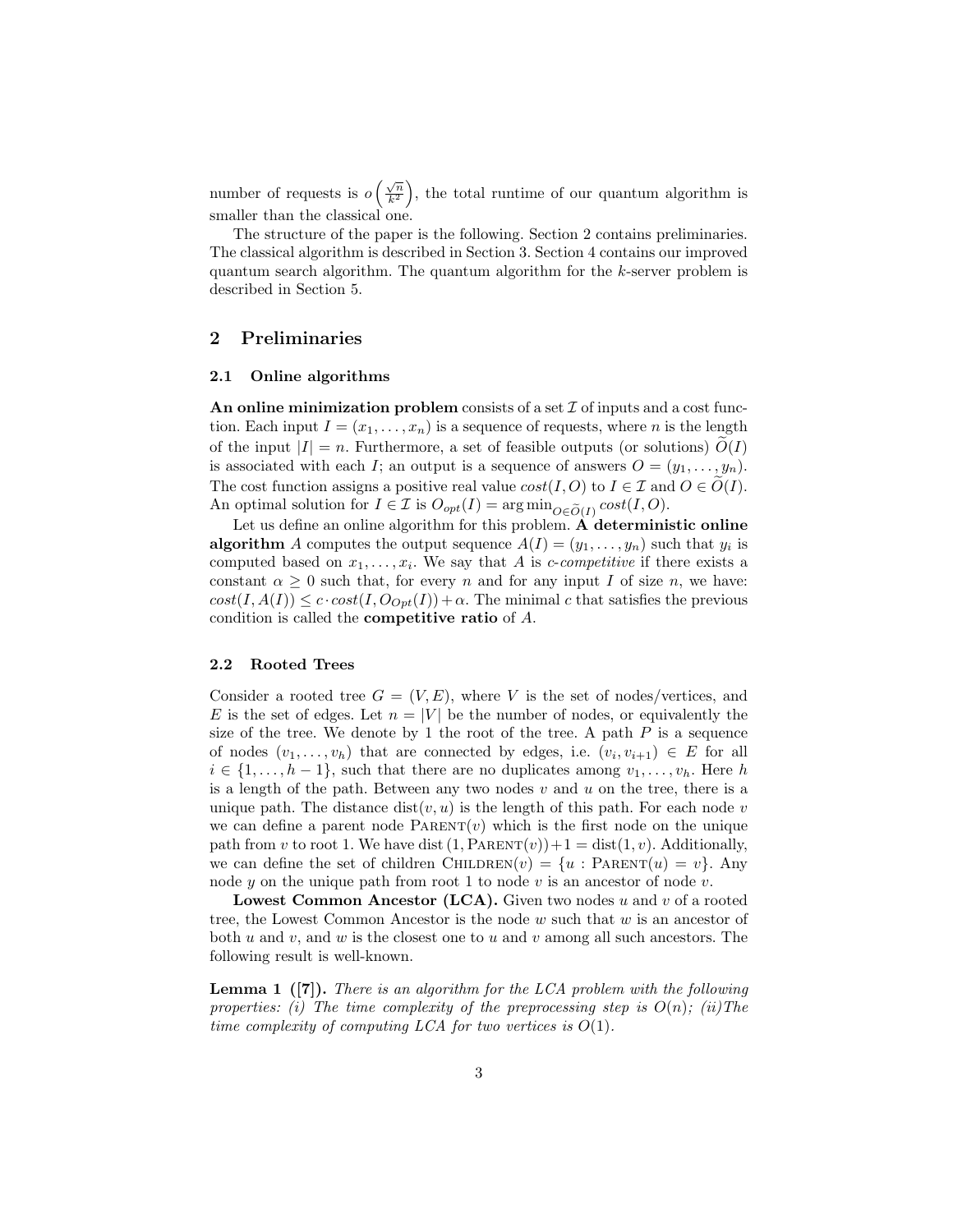We call LCA\_PREPROCESSING() the subroutine that does the preprocessing for the algorithm and  $LCA(u, v)$  that computes the LCA of two nodes u and v.

Binary Lifting Technique. This technique from [8] allows us to obtain a vertex  $v'$  that is at distance z from a vertex v with  $O(\log n)$  time complexity. There are two procedures:

• BL\_PREPROCESSING() prepares the required data structures. The time complexity is  $O(n \log n)$ .

• MoveUp $(v, z)$  returns a vertex v' on the path from v to the root and at distance dist $(v', v) = z$ . The time complexity is  $O(\log n)$ .

The technique is well documented in the literature. We present an implementation in the arxiv version [19] for completeness.

### 2.3 k-server Problem on Trees

Let  $G = (V, E)$  be a rooted tree, and we are given k servers that can move among nodes of G. At each time slot, a request  $q \in V$  appears. We have to "serve" this request, that is, to choose one of the  $k$  servers and move it to  $q$ . The other servers are also allowed to move. The cost function is the distance by which we move the servers. In other words, if before the request, the servers are at positions  $v_1, \ldots, v_k$  and after the request they are at  $v'_1, \ldots, v'_k$ , then  $q \in \{v'_1, \ldots, v'_k\}$  and the cost of the move is  $\sum_{i=1}^{k} dist(v_i, v'_i)$ . The cost of a sequence of requests is the sum of the costs of serving each requests. The problem is to design a strategy that minimizes the cost of servicing a sequence of requests given online.

#### 2.4 Quantum query model

We use the standard form of the quantum query model. Let  $f: D \to \{0,1\}, D \subseteq$  $\{0,1\}^m$  be an m variable function. We wish to compute on an input  $x \in D$ . We are given an oracle access to the input  $x$ , i.e. it is realized by a specific unitary transformation usually defined as  $|i\rangle |z\rangle |w\rangle \rightarrow |i\rangle |z + x_i \pmod{2}$ where the  $|i\rangle$  register indicates the index of the variable we are querying,  $|z\rangle$  is the output register, and  $|w\rangle$  is some auxiliary work-space. An algorithm in the query model consists of alternating applications of arbitrary unitaries independent of the input and the query unitary, and a measurement in the end. The smallest number of queries for an algorithm that outputs  $f(x)$  with probability  $\geq \frac{2}{3}$  on all  $x$  is called the quantum query complexity of the function  $f$  and is denoted by  $Q(f)$ . We refer the readers to [30, 3, 1] for more details on quantum computing.

Definition 1 (Search problem). Suppose we have a set of objects named  ${1, 2, \ldots, m}$ , of which some are targets. Suppose  $\mathcal O$  is an oracle that identifies the targets. The goal of a search problem is to find a target  $i \in \{1, 2, \ldots, m\}$ by making queries to the oracle O.

In search problems, one will try to minimize the number of queries to the oracle. In the classical setting, one needs  $O(m)$  queries to solve such a problem. Grover, on the other hand, constructed a quantum algorithm that solves the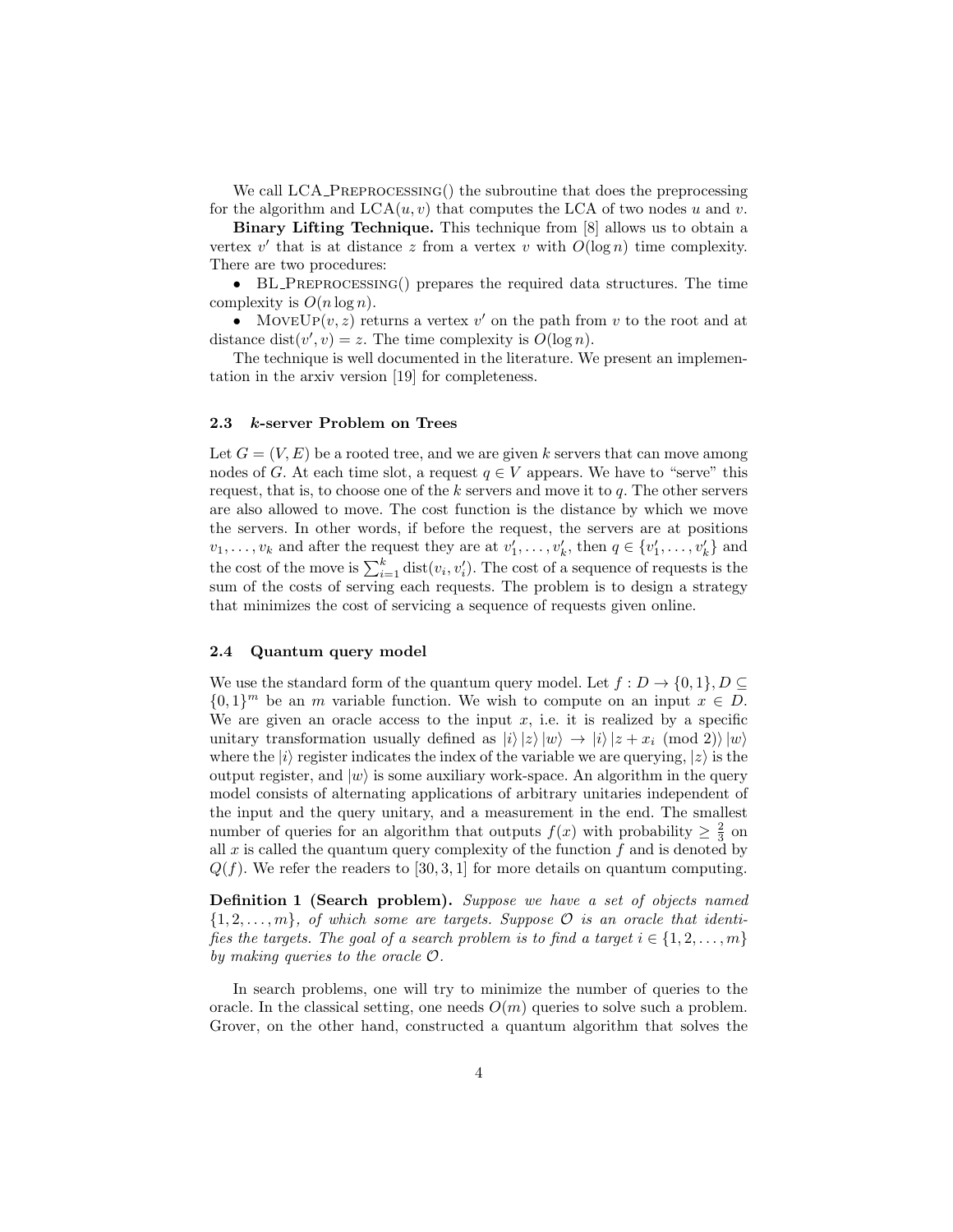search problem with only  $O(\sqrt{m})$  queries [16], provided that there is a unique target. When the number of targets is unknown, Brassard et al. designed a modified Grover algorithm that solves the search problem with  $O(\sqrt{m/\lambda})$  queries [10], where  $\lambda$  is the number of targets, which is of the same order as the query complexity of the Grover search.

# 3 A Fast Online Algorithm for k-server Problem on Trees with Preprocessing

We first describe Chrobak-Larmore's k-competitive algorithm for k-server problem on trees from [11]. Assume that we have a request on a vertex  $q$ , and the servers are on the vertices  $v_1, \ldots, v_k$ . We say that a server i is active if there are no other servers on the path from  $v_i$  to q. In each phase, we move every *active* server one step towards the vertex  $q$ . After each phase, the set of *active* servers can change. We repeat this phase (moving of the active servers) until one of the servers reaches the queried vertex q.

The naive implementation of this algorithm has time complexity  $O(n)$  for each request. First, we run a depth-first search with time labels [12], whose result allows us to check in constant time whether a vertex  $u$  is an ancestor of a vertex v. Recall that time labels record the first timestamp  $f(v)$  when the depth-first search enters a node v, and the last timestamp  $\ell(v)$  when the depthfirst search finishes processing the last child of node  $v$ ; the timestamp increases every time a new node is visited. A node  $u$  is then an ancestor of  $v$  if and only if the interval  $[f(v), \ell(v)]$  is contained in  $[f(u), \ell(u)]$ . After that, we can move each active server towards the queried vertex, step by step. Together all active servers cannot visit more than  $O(n)$  vertices.

In the following, we present an effective implementation of Chrobak-Larmore's algorithm with preprocessing. The preprocessing part is done once and has  $O(n \log n)$  time complexity (Theorem 1). The request processing part is done for each request and has  $O(k^2 + k \cdot \log n)$  time complexity (Theorem 2).

#### 3.1 Preprocessing

We do the following steps for the preprocessing :

- 1. We do required preprocessing for LCA algorithm (Section 2.2)
- 2. We do required preprocessing for Binary lifting technique (Section 2.2)

3. Additionally, for each vertex  $v$  we compute the distance from the root to  $v$ , i.e. dist(1,  $v$ ). This can be done using a depth-first search algorithm [12]. We store all the distances in an array. See the arxiv version [19] for an implementation of  $COMPUTEDISTANCE(u)$ .

**Theorem 1.** The preprocessing has time complexity  $O(n \log n)$ .

*Proof.* The time complexity of the preprocessing phase is  $O(n)$  for LCA,  $O(n \log n)$ for the binary lifting technique and  $O(n)$  for COMPUTEDISTANCE(1). Therefore, the total time complexity is  $O(n \log n)$ .  $\Box$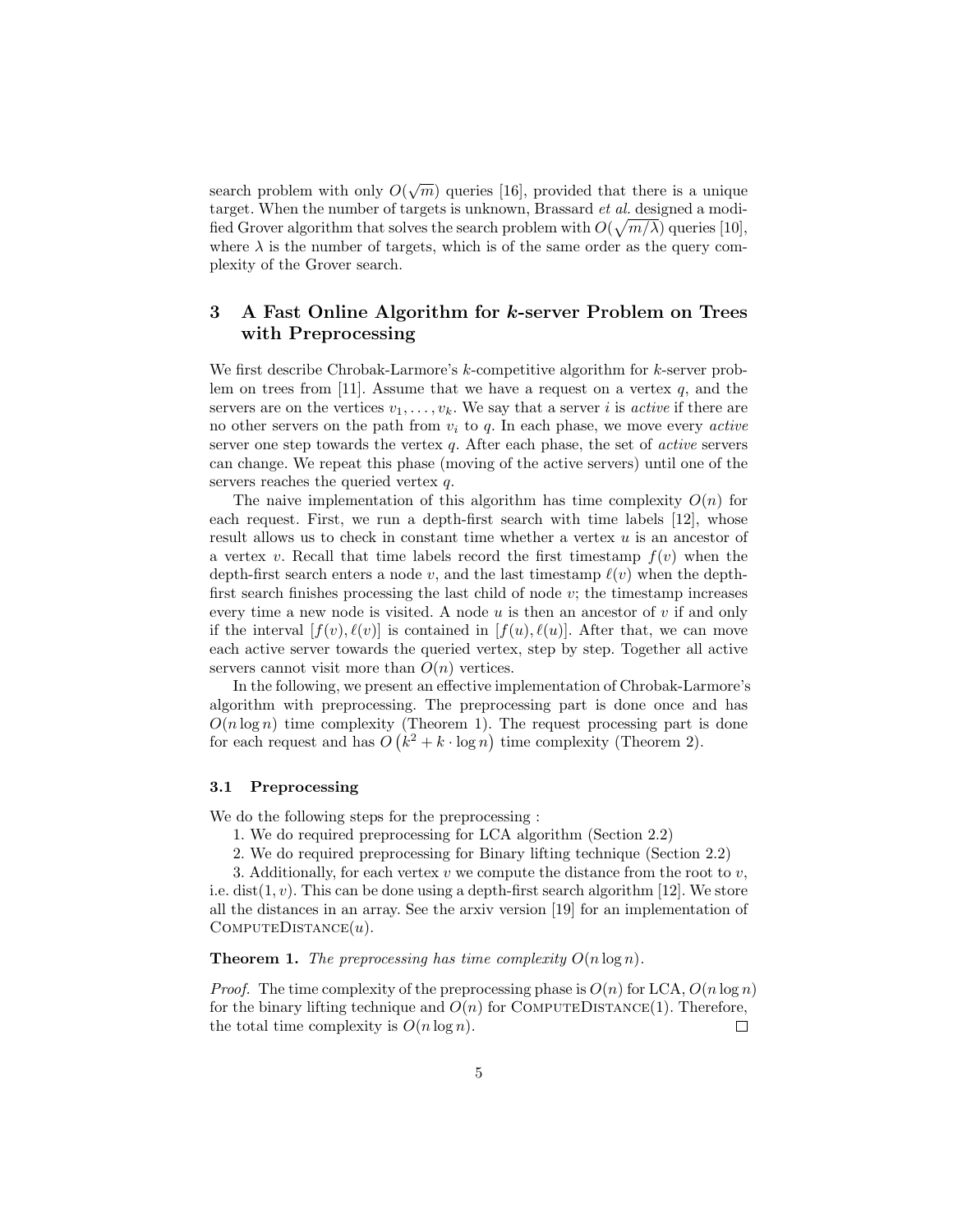Algorithm 1 PREPROCESSING. The preprocessing procedure.

LCA Preprocessing() BL Preprocessing()  $dist(1, 1) \leftarrow 0$ ComputeDistance(1)

#### 3.2 Request Processing

Assume that we have a request on a vertex  $q$ , and the servers are on the vertices  $v_1, \ldots, v_k$ . We do the following steps, implemented in Algorithms 2 and 4.

**Step 1.** We sort all the servers by their distance to the node  $q$ . The distance  $dist(v, q)$  between a node v and the node q can be computed in the following way. Let  $l = LCA(v, q)$  be the lowest common ancestor of v and q, then  $dist(v, q)$  $dist(1,q) + dist(1,v) - 2 \cdot dist(1,l)$ . Using the prepocessing, this quantity can be computed in constant time. We denote by  $SORT(q, v_1, \ldots, v_k)$  this sorting procedure. In the following steps we assume that  $dist(v_i, q) \leq dist(v_{i+1}, q)$  for  $i \in \{1, \ldots, k-1\}.$ 

**Step 2.** The first server on  $v_1$  processes the request. We move it to the node  $q$ . **Step 3.** For  $i \in \{2, \ldots k\}$  we consider the server on  $v_i$ . It will be inactive when some other server with a smaller index arrives on the path between  $v_i$  and q. Section 3.3 contains the different cases that can happen and how to compute the distance d traveled by  $v_i$  before it becomes inactive. We then move the *i*-th server d steps towards the request q. The new position of the *i*-th server is  $v'_i$ .

| $SORT(q, v_1, \ldots, v_k)$                    |                                  |
|------------------------------------------------|----------------------------------|
| $v'_1 \leftarrow q$                            |                                  |
| for $i \in \{2,\ldots,k\}$ do                  |                                  |
| $d \leftarrow \text{DISTANCETOINACTIVE}(q, i)$ | $\triangleright$ see Algorithm 3 |
| $v'_i \leftarrow \text{Move}(v_i, d)$          | $\triangleright$ see Algorithm 4 |
|                                                |                                  |

#### 3.3 Distance to Inactive State

When processing a request, all servers except one will eventually become inactive. The crucial part of the optimization is to compute when a server becomes inactive quickly. For the purpose of computing this time, we claim that we can pretend that servers "never go inactive". Formally, let q be a request, i be a server, and j another server with smaller index. We know that  $i$  will become inactive because it is not the closest to the target. However it is possible that this particular server  $j$  is not the one that will render  $i$  inactive. Nevertheless, we can pretend that  $j$  will never become inactive and compute the distance  $i$  will travel before going inactive because of j, call this distance  $d_{i,j}^q$  (the index i is fixed in this reasoning). We claim the following:

**Lemma 2.** For any request q and server  $i > 1$  (i.e. a server that will become inactive), the distance  $D_i^q$  travelled by i before it becomes inactive is equal to  $\min_{j < i} d_{i,j}^q$ .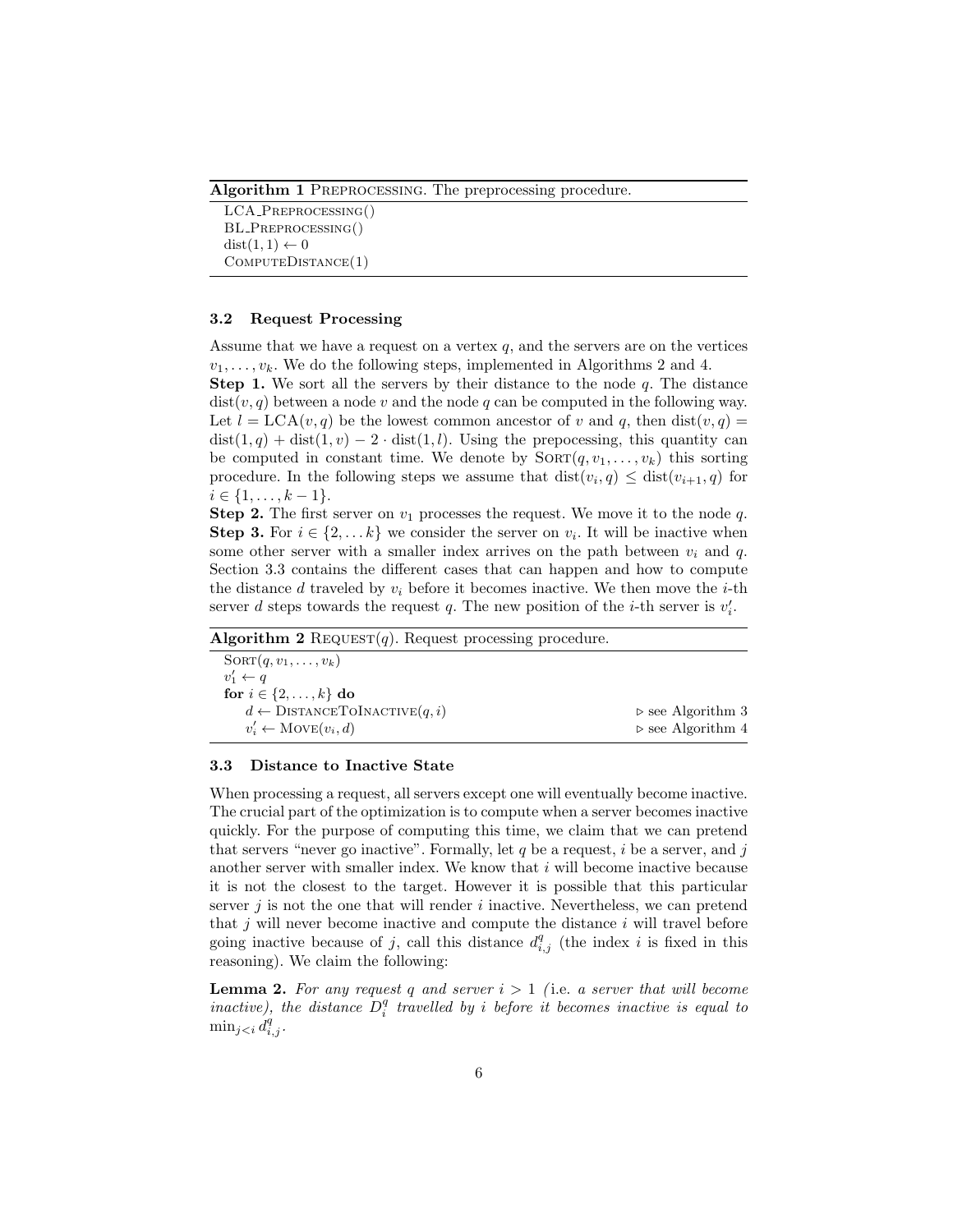*Proof.* Let  $j_0$  be one of the servers that renders i inactive, then  $D_i^q = d_{i,j_0}^q$ because  $j_0$  will not become inactive before it makes i inactive, hence for the purpose of computing  $D_i$ , it makes no difference whether  $j_0$  eventually becomes inactive or not. Therefore, we only need to prove no other  $d_{i,j}^q$  is strictly smaller. Assume for contradiction that  $d_{i,j}^q < D_i^q$  for some  $j < i$ , and pick j so that  $d_{i,j}^q$  is minimum among all  $j < i$  (and in case of equality, pick j the smallest possible). Then, it means there exists a vertex t such that  $d_{i,j}^q = \text{dist}(v_j, t) \leq \text{dist}(v_i, t)$ and t is on the paths from  $v_i$  and  $v_j$  to q. Now we claim that j must become inactive before it reaches  $t$ . Indeed, if not, it would reach  $t$  and makes  $i$  inactive after a distance  $d_{i,j}^q < D_i^q$ , which is impossible by definition of  $D_i^q$ . Therefore, j is rendered inactive before reaching t by another server  $\ell$  reaching some vertex u on the path from  $v_j$  to t. In particular, we must have  $D_j^q = \text{dist}(v_\ell, u) \leq \text{dist}(v_j, u)$ and  $dist(v_j, u) < dist(v_j, t)$ . But now observe that if we pretend that  $\ell$  never goes inactive, it will reach t after travelling a distance  $dist(v_{\ell}, u) + dist(u, t) \leq$  $dist(v_j, u) + dist(u, t) = dist(v_j, t)$  hence  $d_{i, \ell}^q = dist(v_{\ell}, t) \leq dist(v_j, t) = d_{i, j}^q$ . But we chose j so that  $d_{i,j}^q$  is minimal so we must have  $d_{i,\ell}^q = d_{i,j}^q$  and therefore,  $j < \ell$ (we sort by index in case of tie). Going back to the computation, we see that  $d_{i,\ell}^q = d_{i,j}^q$  implies that  $dist(v_i, u) = dist(v_\ell, u), i.e. i$  and  $\ell$  reach u at the same time. But when two servers reach the same vertex simultaneously, the greater index goes inactive, *i.e.*  $\ell$  would go inactive because of j. This is a contradiction because we assumed that  $\ell$  is the one making j inactive.  $\Box$ 

We have now reduced the problem to the following question: given a server i and another server j with smaller index, compute  $d_{i,j}^q$ , the distance until i becomes inactive because of  $j$ , pretending that  $j$  never goes inactive. There are several cases to consider, depicted in Figure 1, depending on the relationship of  $v_i$ ,  $v_j$  and q in the tree. Let t be the vertex where the paths from  $v_i$  to q and  $v_j$ to q intersect the first time, then  $d_{i,j}^q = \text{dist}(v_j, t)$  and

- 1. if q is an ancestor of  $v_i$  and  $v_j$ , then  $t = LCA(v_i, v_j);$
- 2. if q is an ancestor of  $v_i$  but not of  $v_j$ , then  $t = q$ ;
- 3. if  $v_i$  is an ancestor of q, then  $t = LCA(q, v_j)$  because  $v_i$  must also be ancestor of  $v_j$  since  $v_j$  is closer to q than  $v_i$ ;
- 4. if the LCA of  $v_j$  and q is not an ancestor of  $v_i$ , then  $t = LCA(v_j, q);$
- 5. if the LCA of  $v_i$  and  $v_j$  is not an ancestor of q, then  $t = LCA(v_j, v_i);$
- 6. otherwise  $t = LCA(v_i, q)$ .

Note that in this case distinction, the order of the cases is important: if cases 1 to 3 do not apply for example, then we know that  $v_i$  is not an ancestor of  $q$ and  $q$  is not an ancestor of  $v_i$ .

**Lemma 3.** DISTANCETOINACTIVE has time complexity  $O(k)$ .

*Proof.* Since a vertex u is ancestor of v if  $LCA(u, v) = u$ , we can check this condition in  $O(1)$  due to results from Section 2.2. It follows that we can compute  $d_{i,j}^q$  for every  $i,j,q$  in  $O(1)$  and there are at most k other servers to consider.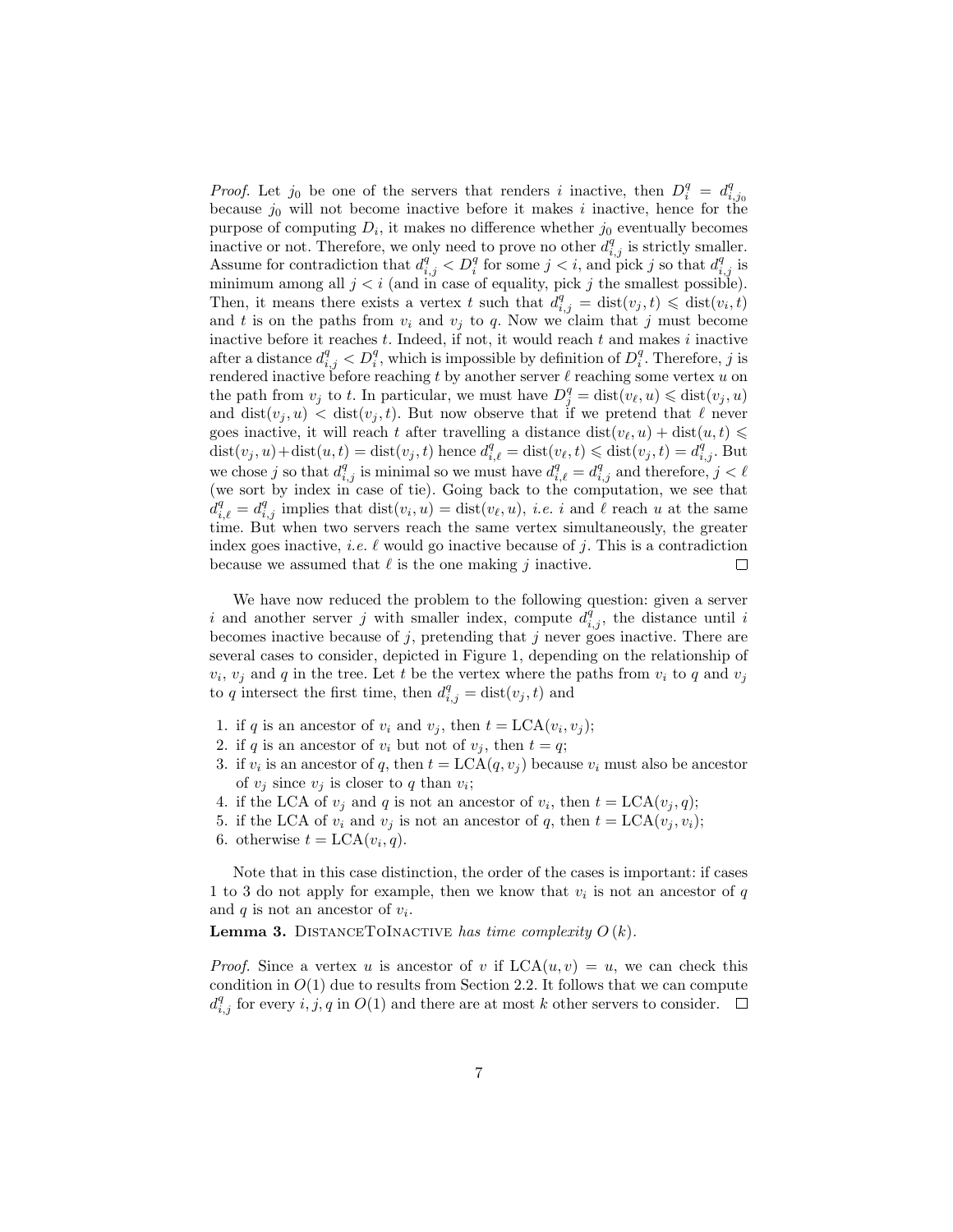Algorithm 3 DISTANCETOINACTIVE $(q, i)$ . Compute the distance travelled before going inactive.

 $v_i$ 

t

 $d \leftarrow \infty$ for  $j \in \{1, ..., i-1\}$  do  $t \leftarrow$  do case analysis as above  $d \leftarrow \min(d, \text{dist}(t, v_j))$ return  $\boldsymbol{d}$  $\overline{a}$ t q  $v_j$ 



Fig. 1. List of the various cases to consider when computing the distance before a server  $i$  is rendered inactive by a (closer to the request) server  $j$ .

# 3.4 How to Move a Server

We now consider the following problem: given a server  $v$  and a distance  $z$ , how to efficiently compute the new position of the server after moving it  $z$  steps towards q. We use the binary lifting technique for this procedure.

Let  $l = LCA(v, q)$ . If dist(l, v) > z, then the result node is on the path between v and l. We can thus invoke  $MoveUp(v, z)$  from Section 2.2. Otherwise, we should move the server first to l. We then move it  $z - \text{dist}(l, v)$  steps down towards q from l. Moving down from l is the same as moving up dist $(l, q) - (z$  $dist(l, v)$  steps from q. The algorithm is presented in Algorithm 4.

**Algorithm 4** Move $(v, z)$ . Moves of a server from v to distance z on a path from  $v$  to  $q$ .

 $l = LCA(v,q)$ if  $z \leq \text{dist}(l, v)$  then  $Result \leftarrow MoveUp(v, z)$ if  $z > dist(l, v)$  then  $z \leftarrow z - dist(l, v)$  $Result \leftarrow MoveUp(q, dist(l, q) - z)$ return Result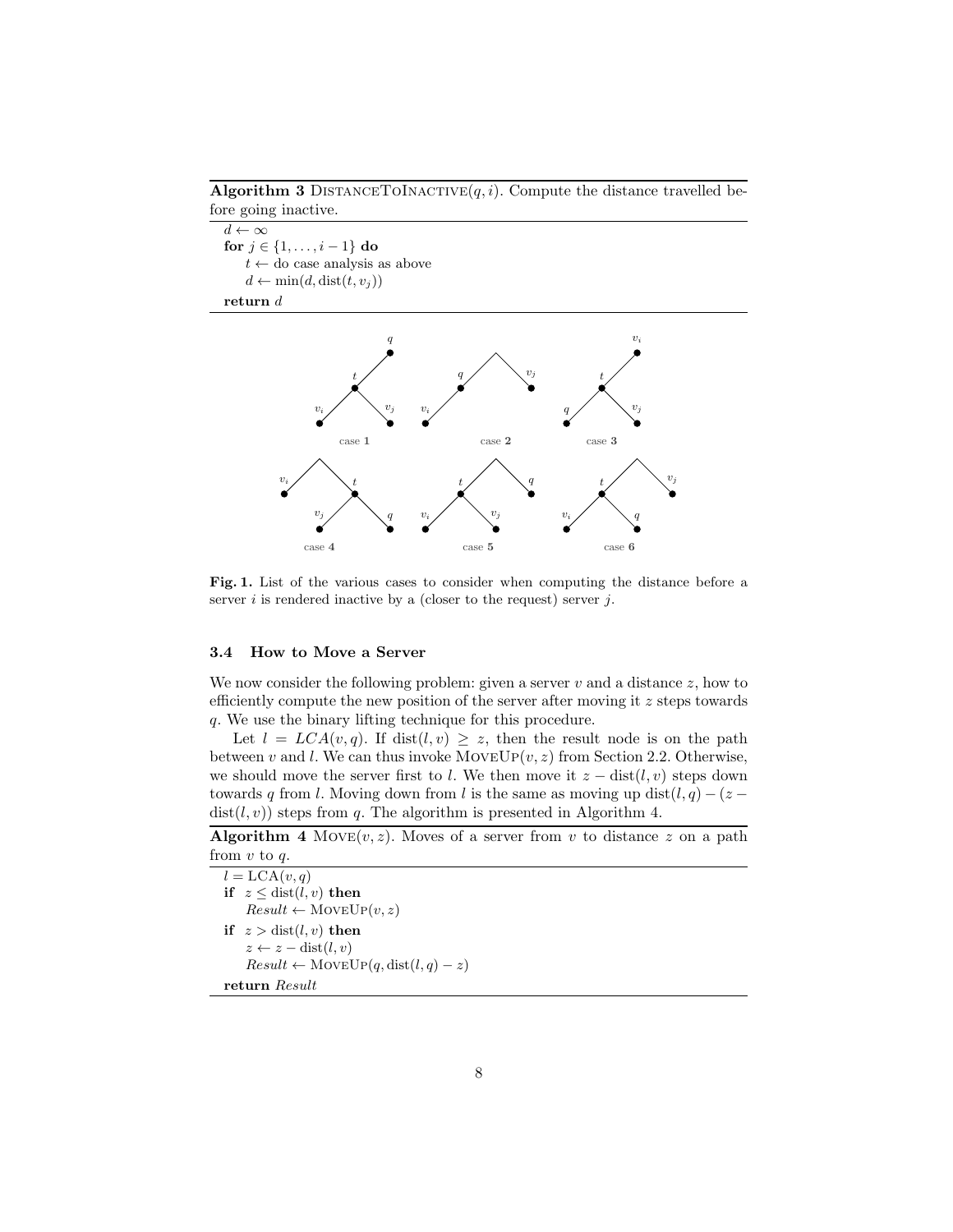**Lemma 4.** The time complexity of MOVE is  $O(\log n)$ .

*Proof.* The time complexity of MOVEUP is  $O(\log n)$  using the binary lifting technique from Section 2.2 and LCA is in  $O(1)$  by Section 2.2. Furthermore, we can compute the distance between any two nodes in  $O(1)$  thanks to the preprocessing. Therefore, the total complexity is  $O(\log n)$ .  $\Box$ 

**Theorem 2.** The time complexity of the request processing phase is  $O(k^2 + k \log n)$ .

*Proof.* The complexity of sorting the servers by distance is  $O(k \log k)$ . For each server, we compute the distance traveled before being inactive in  $O(1)$  by Lemma 3. We then move each server by that distance in time  $O(\log n)$  by Lemma 4. Therefore, the complexity of processing one server is  $O(k + \log n)$ , and there are k servers.  $\Box$ 

# 4 Binary Search for a Function with Errors

Consider a search space  $S = \{1, \ldots, m\}$  and a subset  $M \subseteq S$  of marked elements. Define the indicator function  $g_M : S^2 \to \{0,1\}$  by  $g_M(\ell, r) = 1$  if  $\{\ell, \ldots, r\} \cap$  $M \neq \emptyset$ , and 0 otherwise. In other words,  $g_M(\ell, r)$  indicates whether there is a marked element from M in the interval  $[\ell, r]$ . Now assume that we do not know M but have access to a two-sided probabilistic approximation  $\tilde{q}$  of  $q_M$ . Formally, there is a probability  $p < 1/2$  such that for any  $\ell, r \in S$ ,  $\tilde{g}(\ell, r) = g_M(\ell, r)$  with probability at least  $1 - p$  and  $1 - g_M(\ell, r)$  otherwise. Intuitively,  $\tilde{g}$  behaves like  $g_M$  with probability at least  $1 - p$ . However, sometimes it makes mistakes and returns a completely wrong answer. Note that  $\tilde{q}$  has two-sided error: it can return 0 even if the interval  $[\ell, r]$  contains a marked element, but more importantly, it can also return 1 even though the interval does not contain any marked element. We further assume that a call to  $\tilde{g}(\ell, r)$  takes time  $T(r - \ell)$  where T is some nondecreasing function. Typically, we assume that  $T(m) = o(m)$ , *i.e.* T is strictly better than a linear search.

We now consider the problem of finding the first marked element in  $S$ , with probability at least, say, 1/2. A trivial algorithm is to perform a linear search in  $O(m)$  until  $\tilde{g}$  returns 1. If  $\tilde{g}$  had no errors, we could perform a binary search in  $O(T(m))$ . This does not work very well in the presence of errors because decisions made are irreversible, and errors accumulate quickly. Our observation is that if we modify the binary search to boost the success probability of certain calls to  $\tilde{g}$ , we can still solve the problem in time in  $O(T(m))$ .

### 4.1 Algorithm

The idea is inspired by [4] and very similar to [14] except that the calls to  $\tilde{q}$  (the "comparisons") do not necessarily have unit cost. The difference with [14] is apparent in the complexity since we can avoid the extra log factor when the cost of each comparison becomes high enough. For reasons that become clear in the proof, we need to boost some calls' success probability. We do so by repeating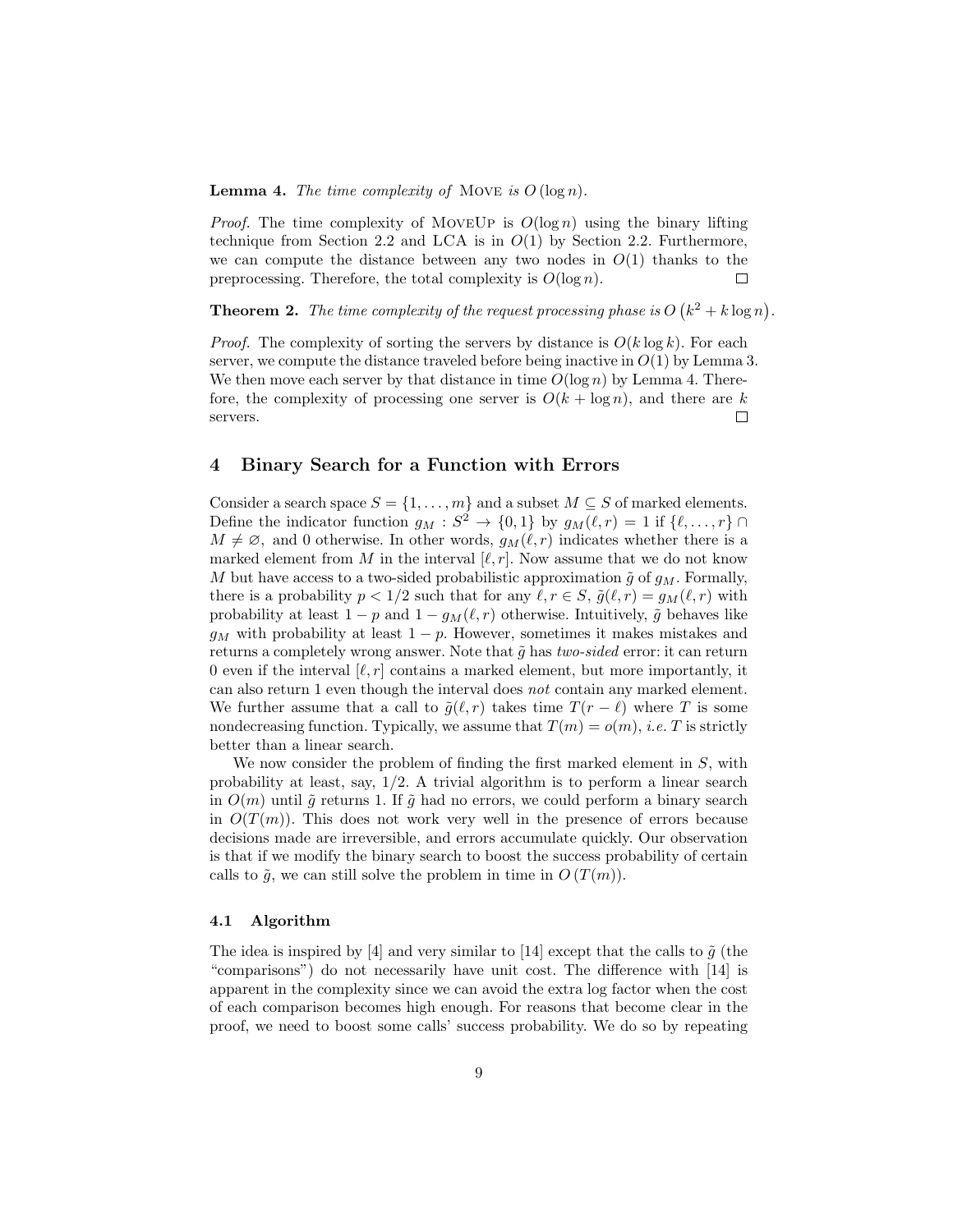Algorithm 5 Binary search for a function with two-sided errors

| $\ell \leftarrow 1, r \leftarrow m + 1$ | $\triangleright$ search interval                      |
|-----------------------------------------|-------------------------------------------------------|
| $d \leftarrow 1$                        | $\triangleright$ depth of the search                  |
| while $\ell < r$ do                     |                                                       |
| $mid \leftarrow  (\ell+r)/2 $           |                                                       |
| $v_l \leftarrow \tilde{g}(\ell, mid)$   | $\triangleright$ repeat d times and take the majority |
| if $v_l = 0$ then                       |                                                       |
| $\ell \leftarrow mid+1$                 |                                                       |
| else                                    |                                                       |
| $r \leftarrow mid$                      |                                                       |
| $d \leftarrow d+1$                      |                                                       |

them several times and taking the majority: by this we mean that we take the most common answer, and return an error in the case of a tie.

**Proposition 1.** Assume that T satisfies  $T(m/k) = O(T(m)/k^{\alpha})$  for some  $\alpha >$ 0 and every m and k, then with probability more than 0.5, Algorithm 5 returns the position of the first marked element, or  $m + 1$  if none exists. The running time is  $O(T(m))$ .

Proof. The correctness of the algorithm, when there are no errors, is clear. We need to argue about the complexity and error probability.

At the  $u^{th}$  iteration of the loop, the algorithm considers a segment  $[\ell, r]$  of length at most  $m \cdot 2^{-(u-1)}$ . The complexity of  $\tilde{g}(\ell, mid)$  is at most  $O(T(r-\ell)) =$  $O(T(m \cdot 2^{-(u-1)}))$  but we repeat it 2u times, so the total complexity of the  $u^{th}$ iteration is  $O\left( uT\left( m\cdot2^{-\left( u-1\right) }\right) \right)$ . The number of iterations is at most  $\log_{2}m$ . Hence, the total complexity is

$$
O\left(\sum_{u=1}^{\log_2 m} uT\left(m \cdot 2^{-(u-1)}\right)\right) = O\left(\sum_{u=1}^{\log_2 m} T\left(m\right) 2^{-\alpha u} u\right) = O\left(T\left(m\right) \sum_{u=1}^{\infty} 2^{-\alpha u} u\right)
$$

$$
= O\left(T(m) \frac{2^{\alpha}}{(2^{\alpha}-1)^2}\right) = O\left(T(m)\right).
$$

Finally, we need to analyze the success probability of the algorithm: at the  $u<sup>th</sup>$  iteration, the algorithm will run each test 2u times and each test has a constant probability of failure  $p$ . Hence for the algorithm to fail at iteration  $u$ , at least half of the 2u runs must fail: this happens with probability at most  $\binom{2u}{u}p^u \leqslant \left(\frac{2ue}{u}\right)^u p^u \leqslant (2ep)^u$ , where  $e = \exp(1)$ . Hence, the probability that the  $\sum_{i=1}^{\log_2 m}$  $\sum_{u=1}^{\infty} (2ep)^u \leq \sum_{u=1}^{\infty} (2ep)^u \leq \frac{2ep}{1-2ep}$ . By taking p algorithm fails is bounded by small enough (say  $2ep < \frac{1}{3}$ ), which is always possible by repeating the calls to  $\tilde{g}$  a constant number of times to boost the probability, we can ensure that the algorithm fails less than half of the time.  $\Box$ 

Remark 1. The condition  $T(m/k) = O(T(m)/k^{\alpha})$  for some  $\alpha > 0$  and every m and k is clearly satisfied by any function of the form  $T(m) = m^{\alpha} \log^{\beta} m \log^{\gamma} \log m$ .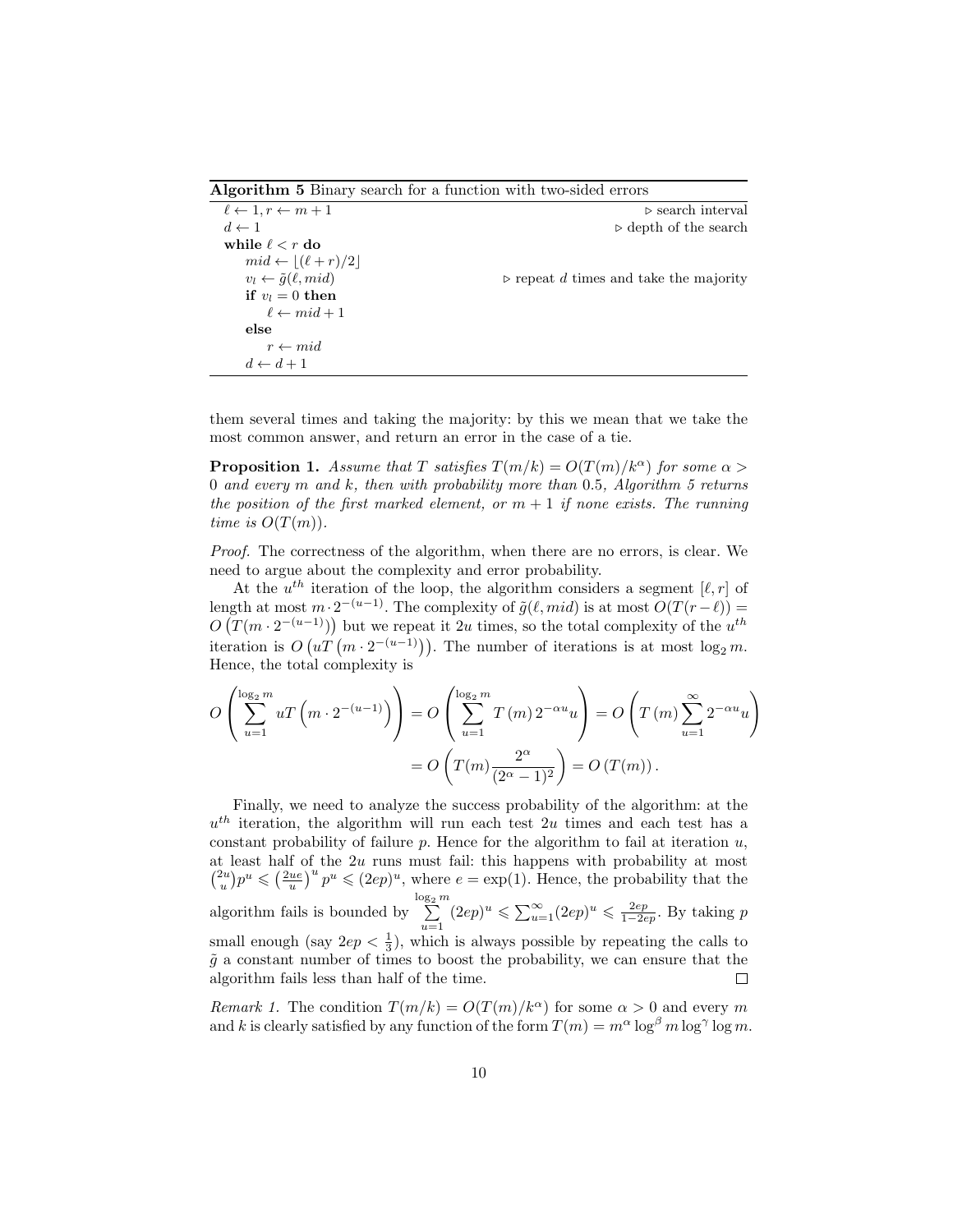#### 4.2 Application to Quantum Search

A particularly useful application of the previous section is for quantum search, particularly when  $\tilde{g}$  is a Grover-like search. Indeed, Grover's search can decide in  $O(\sqrt{m})$  queries if a marked element exists in an array of size m, with a constant probability of error.

More precisely, assume that we have a function  $f: \{1, \ldots m\} \to \{0, 1\}$  and the task is to find the minimal  $x \in \{1, ..., m\}$  such that  $f(x) = 1$ . If we let  $\tilde{g}(\ell, r) = \text{GROVER}(\ell, r, f)$  then  $\tilde{g}$  has query complexity  $T(m) = \sqrt{m}$  and fails with constant probability. Hence, we can apply Proposition 1 and obtain an algorithm to find the first marked element with query complexity  $T(m) = O(\sqrt{m})$ and constant probability of error. In fact, note that we are not making use of Proposition 1 to its full strength because  $\tilde{q}$  really has one-sided error: it will never return 1 if there are no marked element. We will make use of this observation later.

**Proposition 2.** There is a quantum algorithm that finds the first marked element in an array of size m in  $O(\sqrt{m})$  queries and error probability  $< 0.5$ .

As observed above, we are not really using Proposition 1 to its full strength because Grover's search has one-sided error. This suggests that there is room for improvement. Suppose that we now only have access to a two-sided probabilistic approximation  $\hat{f}$  of f. In other words, f can now make mistakes: it can return 1 for an unmarked element or 0 for a marked element with some small probability. Formally,  $f(x) = f(x)$  with probability at least  $1 - p$  and  $1 - f(x)$  otherwise, for some probability  $p < 1/2$ . We cannot apply Grover's search directly in this case, but some variants have been developed that can handle bounded errors [17]. Using this result, we can build a two-sided error function  $\tilde{g}$  with high probability of success and time complexity  $O(\sqrt{m})$ . Applying Proposition 1 again, we obtain the following improvement:

**Proposition 3.** There exists a quantum algorithm FINDFIRST that finds the first marked element in an array of size m in  $O(\sqrt{m})$  queries and error probability less than 0.5; even when the oracle access to the array has a two-sided error.

In quantum computing, f rarely has two-sided errors. For instance, Grover's search has a one-sided error only. If we assume that  $f$  has one-sided error only, we can obtain a slightly better version of Proposition 3. Formally, we assume that  $f(x) = f(x)$  with probability at least  $1 - p$  and 0 otherwise.

**Proposition 4.** There exists a quantum algorithm that finds the first marked element in an array of size m in expected  $O(\sqrt{x})$  queries and with error probability less than 0.5, where x is the position of the first marked element, or  $O(\sqrt{m})$ queries if none is marked. Furthermore, it works even when the oracle access to the array has one-sided error. Additionally, it has a worst-case query complexity of  $O(\sqrt{m})$  in all cases.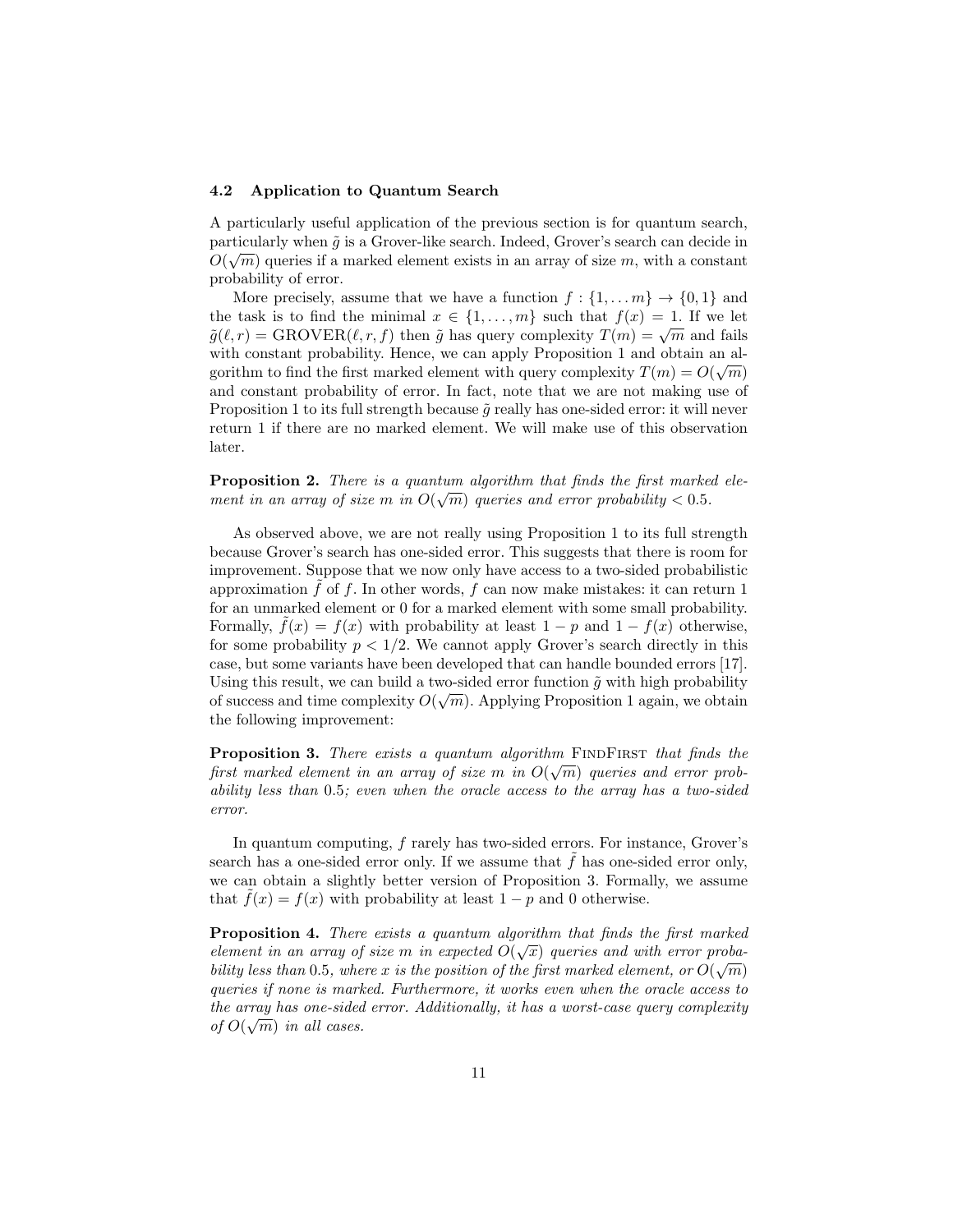Proof. Let FINDFIRST denote the algorithm from Proposition 3 and GROVERTWOSIDED denote the variant of Grover's algorithm of [17] that works with two-sided error oracles. Recall that we assume that  $f$  has one-sided error, *i.e.* it may return  $0$ instead of 1 with small probability but not the other way around. Consider the following algorithm:

Algorithm 6 FINDFIRSTADVANCED $(m, f)$ . Find the first marked element in an array.

| $r \leftarrow 1$                                    | $\triangleright$ size of the search space |
|-----------------------------------------------------|-------------------------------------------|
| while $r \leq n$ and GROVERTWOSIDED(1, r, f) = 0 do |                                           |
| $r \leftarrow \min(m, 2r)$                          |                                           |
| return FINDFIRST $(r, \tilde{f})$                   |                                           |

We now show that this algorithm satisfies the requirements of Proposition 4. To simplify the proof, we assume that the array always contains a marked element; this is without loss of generality because we can add an extra object at the end that is always marked. Furthermore, we assume that  $n$  is a power 2, this is again without loss of generality because we can add dummy object at the end at the cost of doubling the array size at most.

Recall that  $f$  has a one-sided error, and the same applies to  $GROVERTWOSIDED$ in this case. Therefore the test GROVERTWOSIDED $(1, r, \tilde{f}) = 0$  can only fail if there actually is a marked element in the interval  $[1, r]$ . Of course, the problem is that it can succeed even though there is a marked element in this interval. Let p be the probability that this happens (*i.e.* GROVERTWOSIDED fails), we know that this is  $\langle 1/2 \text{ by } [17, \text{ Theorem } 10]$ . Let x be the position of the first marked element and let  $\ell_x$  be such that  $2^{\ell_x} \leqslant x < 2^{\ell_x+1}$ . Let R be the value of r after the loop, it is a random variable and always a power of 2. By the above reasoning, it is always the case that  $R \geq x$ . Furthermore, for any  $\ell_x \leq \ell < \log_2 n$ , the probability that  $R = 2^{\ell}$  is at most  $p^{\ell-\ell_x}(1-p)$ . The call to FINDFIRST takes time  $O(\sqrt{R})$  by Proposition 3. Hence, the expected time complexity of this algorithm is

$$
O\left(\sum_{\ell=\ell_x}^{\log n} p^{\ell-\ell_x} (1-p) \sqrt{2^{\ell}}\right) = O\left(\sqrt{2^{\ell_x}} \sum_{\ell=0}^{\infty} p^{\ell} \sqrt{2^{\ell}}\right)
$$

$$
= O\left(\sqrt{2^{\ell_x}} \frac{1}{1-\sqrt{2}p}\right)
$$

$$
= O\left(\sqrt{x}\right)
$$

where we assume that  $p$  is small enough. This is always possible by repeating the calls to FindFirst a constant number of times to reduce the failure probability p. Finally, we note that the only way this algorithm can fail is if the (unique) call to FINDFIRST fails and this only happen with constant probability.

 $\Box$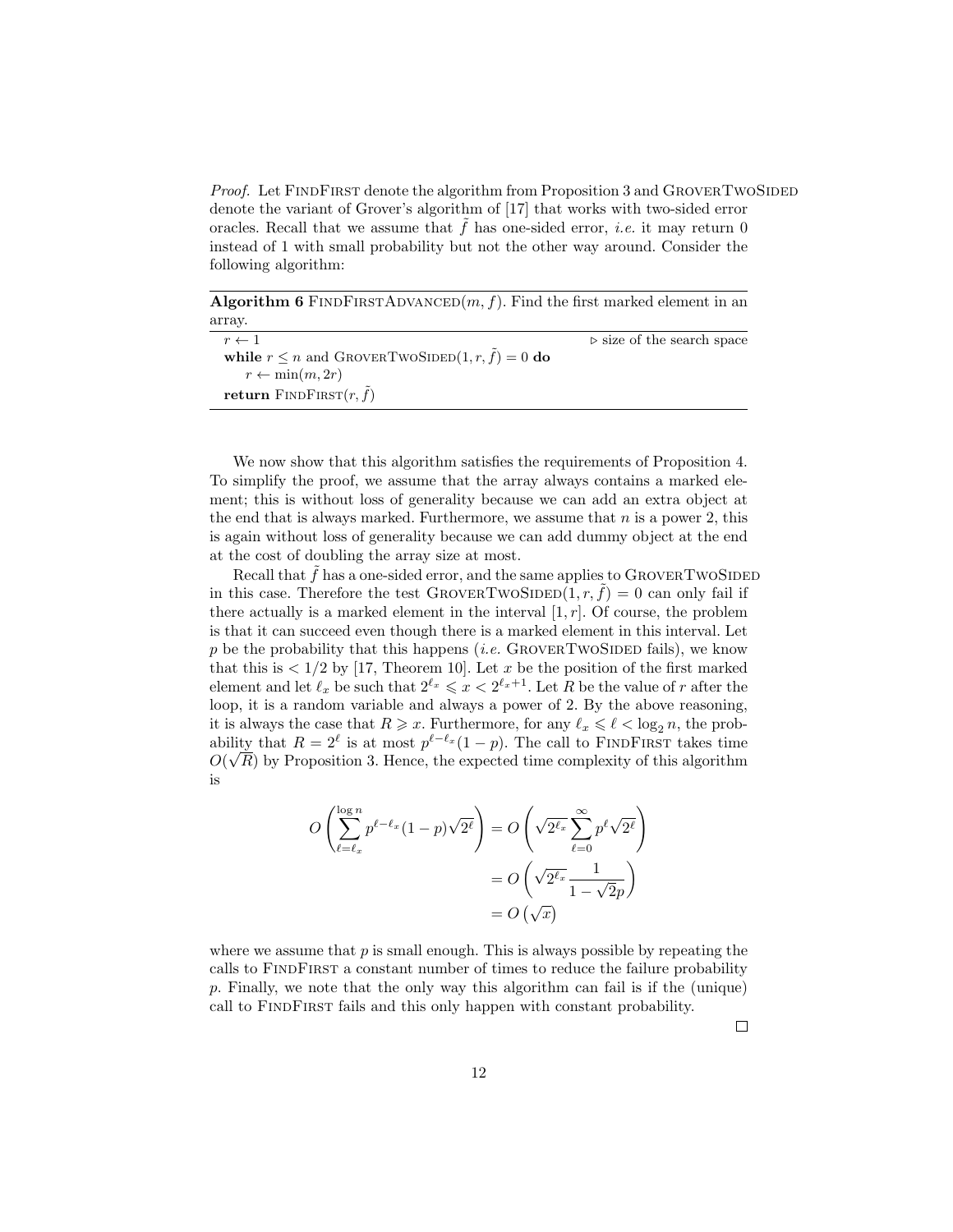# 5 A Fast Quantum Implementation of Online Algorithm for k-server Problem on Trees

We consider a special way of storing a rooted tree. Assume that for each vertex v we have access to a sequence  $a^v = (a_1^v, \ldots, a_d^v)$  for  $d = \text{dist}(1, v) + 1$ . Here  $a^v$  is a path from the root (the vertex 1) to the vertex  $v, a_1^v = 1, a_d^v = v$ . Such a way of describing a tree is not uncommon, for example when the tree represents a file system. A file path "c:\Users\MyUser\newdoc.txt" is exactly such a path in the file system tree. Here "c", "Users", "MyUser" are ancestors of "newdoc.txt", "c" is the root and "newdoc.txt" is the node itself.

We assume that we have access to the following two oracles in time  $O(1)$ : (i) given a vertex  $u$ , a (classical) oracle that returns the length of the string path  $a^u$ ; (ii) given a vertex u and an index i, a quantum oracle that returns the i<sup>th</sup> vertex  $a_i^u$  of the sequence  $a^u$ .

We can solve the k-server problem on trees using the same algorithm as in Section 3 with the following modifications: (i) The function  $LCA(u, v)$  becomes  $LCP(a^u, a^v)$  where  $LCP(a^u, a^v)$  is a longest common prefix of two sequences  $a^u$ and  $a^v$ . (ii) MOVEUP $(v, z)$  is the vertex  $a_{d-z}^v$  where  $a^v$  is the sequence for v and  $d = |a^v|$ ; (iii) We can compute  $dist(u, v)$  if u is the ancestor of v: it is  $d' - d''$ , where  $d'$  is a length of  $a^u$  and  $d''$  is a length of  $a^v$ . Note that the invocations of dist in Algorithms 4 and 2 are always this form. The only exception is  $dist(u, v)$ in Sort in which the function uses LCA as a subroutine. The complexity of SORT is thus the same as the complexity of LCA or LCP in our case.

By doing so, we do not need any preprocessing. We now replace the  $LCP(a^u, a^v)$ function by a quantum subroutine QLCP( $a^u, a^v$ ), presented in Section 5.1, and keep everything else as is. This subroutine runs in time  $O(\sqrt{n}\log n)$  with  $O\left(\frac{1}{n^3}\right)$ error probability. This allows us to obtain the following result.

Theorem 3. There is a quantum algorithm that processes a request in time **Theorem 3.** There is a quantum algorithm that processes a request in time  $O(k^2\sqrt{n}\log n)$  with probability of error  $O(\frac{1}{n})$ . It does not require any preprocessing.

Proof. The complexity Move is the complexity of LCA that is QLCP in our implementation, plus the complexity of MoveUp. The former has complexity is  $O(\sqrt{n}\log n)$  by Lemma 5, and the latter  $O(1)$  by the oracle. Therefore, the total running time of Move is  $O(\sqrt{n}\log n)$ .

The complexity of REQUEST is  $O(k^2)$  times the cost of LCA that is QLCP in our implementation, and then a call to MOVE. Additionally, the SORT function invokes LCA to compute distances. Hence, the complexity of SORT is From the complexity is  $O(k \log k \cdot \sqrt{n} \cdot \log n)$ , and the total complexity is  $O(k^2 \sqrt{n} \cdot \log n)$ .

We invoke, QLCP at most  $4k^2$  times so the success probability is at least  $\left(1-\frac{1}{n^3}\right)^{4k^2} \geq \left(1-\frac{1}{n^3}\right)^{4n^2} \geq 1-\Omega\left(\frac{1}{n}\right)$  for enough big *n*. Therefore, the error probability is  $O\left(\frac{1}{n}\right)$ . Note that we do not need any preprocessing.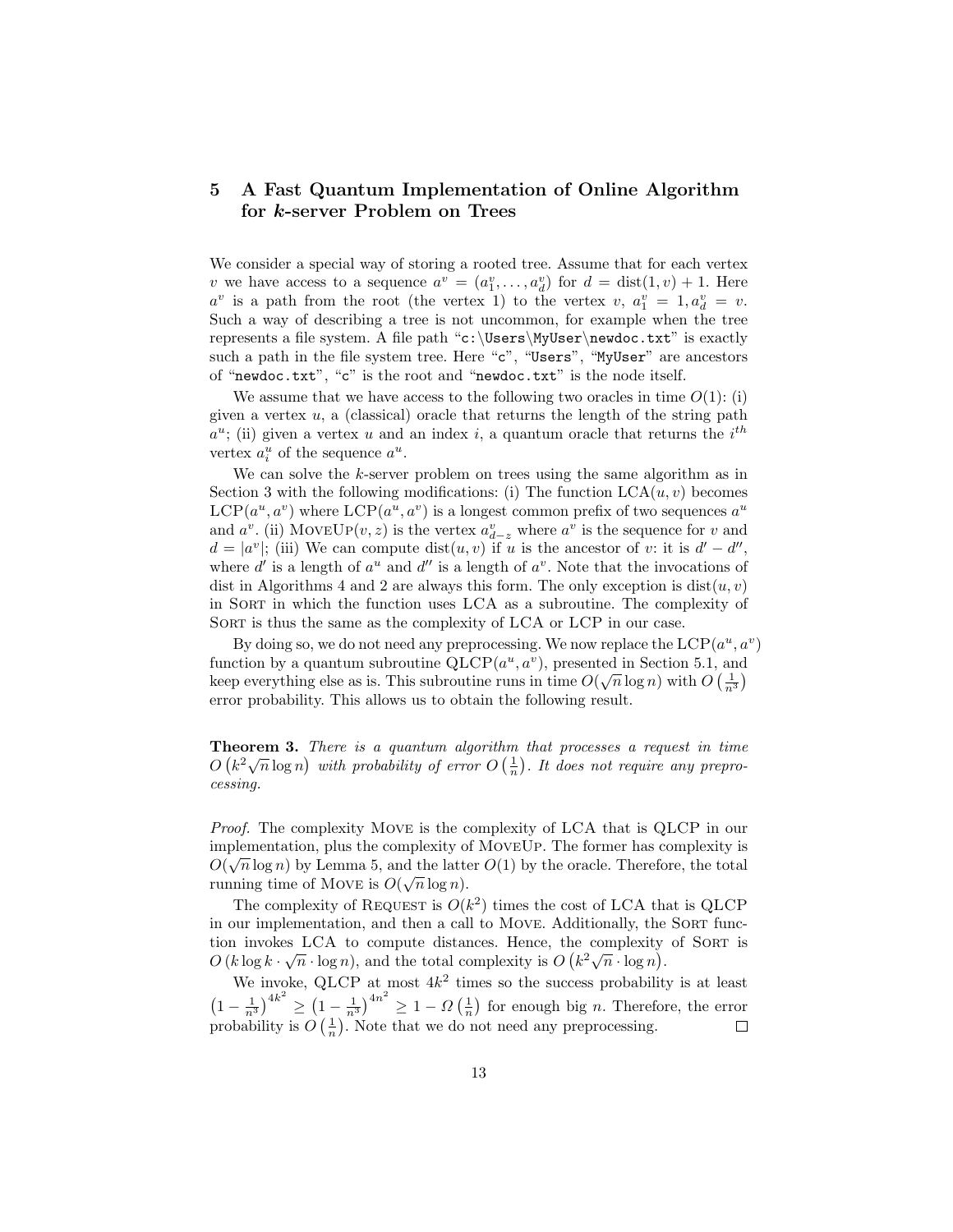# 5.1 Quantum Algorithm for Longest Common Prefix of Two Sequences

Let us consider the Longest Common Prefix (LCP) problem. Given two sequences  $(q_1, \ldots, q_d)$  and  $(b_1, \ldots, b_s)$ , the problem is to find t such that  $q_1 =$  $b_1, \ldots, a_t = b_t$  and  $q_i \neq b_i$  for  $t + 1 \leq i \leq m$ , where  $m = min(d, s)$ . Consider a function  $f: \{1, \ldots, m\} \to \{0, 1\}$  such that  $f(i) = 1$  iff  $q_i \neq b_i$ . Assume that x is the minimal argument such that  $f(x) = 1$ , then  $t = x - 1$ . The LCP problem is equivalent to finding the first marked element. It can be solved as follows.

**Algorithm 7** QLCP $(q, b)$ . Quantum algorithm for the longest common prefix.

| $m \leftarrow \min(d, s)$         |                                                                  |
|-----------------------------------|------------------------------------------------------------------|
| $x \leftarrow$ FINDFIRST $(m, f)$ | $\triangleright$ Repeat 3 log m times and take the majority vote |
| if $x = NULL$ then                |                                                                  |
| $x \leftarrow m+1$                |                                                                  |
| return $x-1$                      |                                                                  |

**Lemma 5.** Algorithm  $\gamma$  finds the LCP of two sequences of length  $m$  in time  $O(\sqrt{m}\log m)$  and with probability of error  $O\left(\frac{1}{m^3}\right)$ .

*Proof.* The correctness of the algorithm follows from the definition of f. The complexity of FINDFIRST is  $O(\sqrt{m})$  by Proposition 2. The total running time is  $O(\sqrt{m}\log m)$  because of the repetitions.  $\Box$ 

# References

- 1. Ablayev, F., Ablayev, M., Huang, J.Z., Khadiev, K., Salikhova, N., Wu, D.: On quantum methods for machine learning problems part i: Quantum tools. Big Data Mining and Analytics  $3(1)$ ,  $41-55$  (2019)
- 2. Ablayev, F., Ablayev, M., Khadiev, K., Vasiliev, A.: Classical and quantum computations with restricted memory. LNCS 11011, 129–155 (2018)
- 3. Ambainis, A.: Understanding quantum algorithms via query complexity. In: Proc. Int. Conf. of Math. 2018. vol. 4, pp. 3283–3304 (2018)
- 4. Ambainis, A., Balodis, K., Iraids, J., Khadiev, K., Klevickis, V., Prusis, K., Shen, Y., Smotrovs, J., Vihrovs, J.: Quantum lower and upper bounds for 2d-grid and Dyck language. In: Proceedings of MFCS 2020. LIPIcs, vol. 170, pp. 8:1–8:14 (2020)
- 5. Baliga, G.R., Shende, A.M.: On space bounded server algorithms. In: Proceedings of ICCI'93. pp. 77–81. IEEE (1993)
- 6. Becchetti, L., Koutsoupias, E.: Competitive analysis of aggregate max in windowed streaming. In: ICALP. LNCS, vol. 5555, pp. 156–170 (2009)
- 7. Bender, M.A., Farach-Colton, M.: The lca problem revisited. In: Latin American Symposium on Theoretical Informatics. pp. 88–94. Springer (2000)
- 8. Bender, M.A., Farach-Colton, M.: The level ancestor problem simplified. Theoretical Computer Science  $321(1)$ , 5-12 (2004)
- 9. Boyar, J., Larsen, K.S., Maiti, A.: The frequent items problem in online streaming under various performance measures. International Journal of Foundations of Computer Science 26(4), 413–439 (2015)